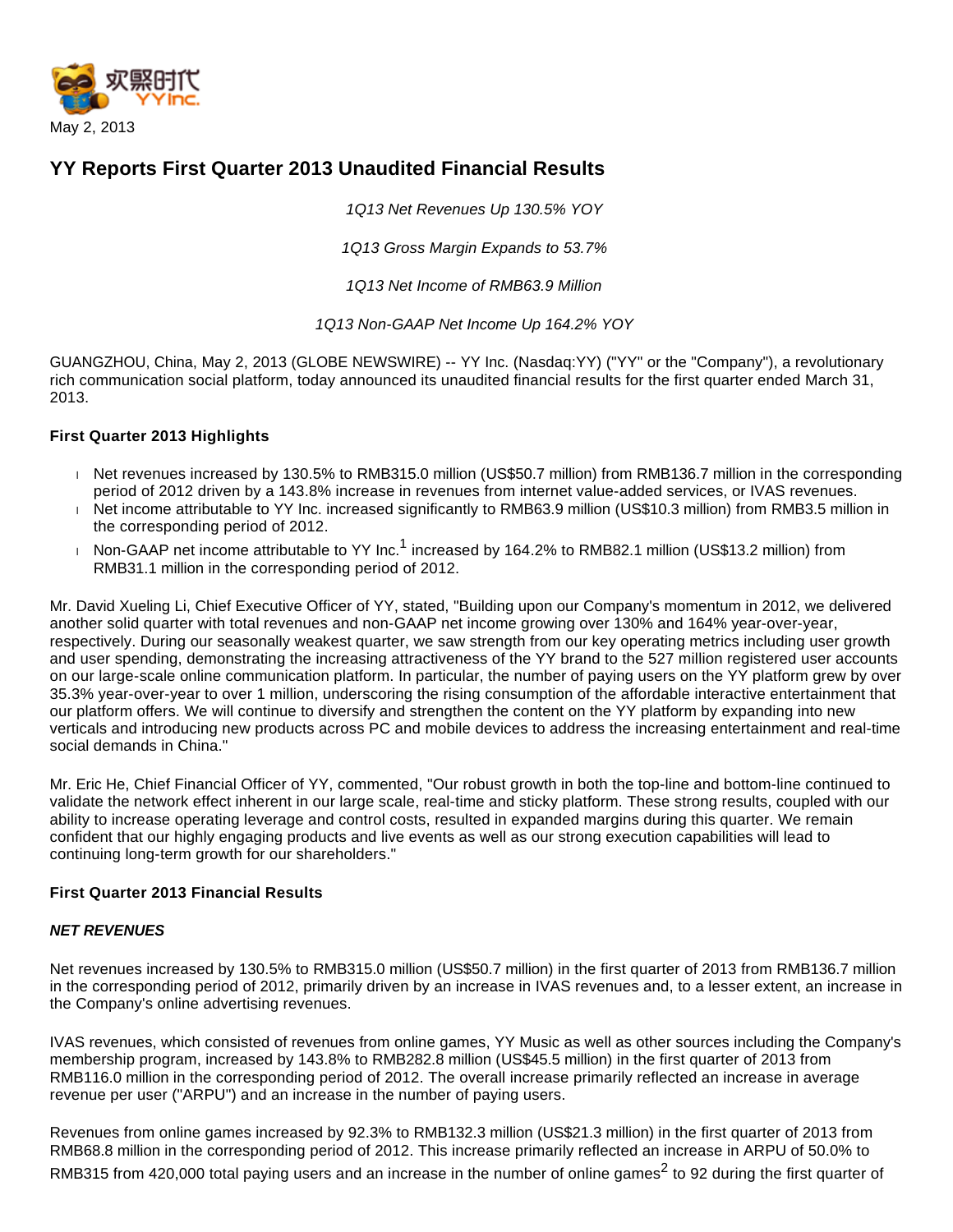2013 from 50 in the corresponding period of 2012.

Revenues from YY Music, increased by 245.9% to RMB116.8 million (US\$18.8 million) in the first quarter of 2013 from RMB33.8 million in the corresponding period of 2012. This increase primarily reflected a 60.5% increase in ARPU to RMB236 and a 115.2% increase in the number of paying users to 495,000 during the first quarter of 2013.

Revenues from others, which primarily consist of the Company's membership program, increased by 150.8% to RMB33.7 million (US\$5.4 million) in the first quarter of 2013 from RMB13.4 million in the corresponding period of 2012. Revenues from the membership program increased by 165.4% to RMB28.1 million (US\$4.5 million) in the first quarter of 2013 from RMB10.6 million in the corresponding period of 2012. This increase primarily reflected a 158.8% increase in the number of members to 546,000 members as of March 31, 2013 from 211,000 as of March 31, 2012.

Online advertising revenues increased by 55.7% to RMB32.2 million (US\$5.2 million) in the first quarter of 2013 from RMB20.7 million in the corresponding period of 2012. This increase reflected a 84.0% increase in average revenue per advertiser ("ARPA") to approximately RMB644,000 from 50 advertisers.

#### **COST OF REVENUES AND GROSS PROFIT**

Cost of revenues increased to RMB145.7 million (US\$23.5 million) in the first quarter of 2013 from RMB69.0 million in the corresponding period of 2012. This increase was primarily attributable to an increase in revenue sharing fees to RMB56.1 million (US\$9.0 million) in the first quarter of 2013 from RMB7.9 million in the corresponding period of 2012. This increase in revenue sharing fees paid to performers, channel owners and content providers was primarily associated with an increase in promotional activities on the YY platform resulting in higher levels of user engagement and spending. Bandwidth costs increased by 47.7% to RMB43.6 million (US\$7.0 million) in the first quarter of 2013 from RMB29.5 million in the corresponding period of 2012.

Gross profit increased by 150.0% to RMB169.3 million (US\$27.3 million) in the first quarter of 2013 from RMB67.7 million in the corresponding period of 2012. Gross margin increased to 53.7% in the first quarter of 2013 from 49.5% in the corresponding period of 2012, mainly attributable to the improved cost efficiency due to the scale effect of the Company's growth as well as the Company's ability to control bandwidth costs.

#### **OPERATING INCOME**

Operating expenses for the first quarter of 2013 increased by 64.3% to RMB105.3 million (US\$17.0 million) from RMB64.1 million in the corresponding period of 2012. This increase was primarily attributable to higher research and development expenses and general and administrative expenses which was in line with the general growth in the Company's overall business.

Operating income in the first quarter of 2013 increased significantly to RMB64.5 million (US\$10.4 million) from RMB4.3 million in the corresponding period of 2012. Operating margin increased to 20.5% in the first quarter of 2013 from 3.1% in the corresponding period of 2012. The increase in operating margin was primarily due to increased operating leverage

associated with the Company's expansion. Non-GAAP operating income $^3$  increased to 159.9% to RMB82.6 million (US\$ 13.3 million) in the first quarter of 2013 from RMB31.8 million in the corresponding period of 2012. Non-GAAP operating margin<sup>4</sup> increased to 26.2% in the first quarter of 2013 from 23.3% in the corresponding period of 2012.

#### **NET INCOME**

Net income attributable to YY Inc. increased significantly to RMB63.9 million (US\$10.3 million) in the first quarter of 2013, from RMB3.5 million in the corresponding period of 2012. Net margin in the first quarter of 2013 increased to 20.3% from 2.6% in the corresponding period of 2012. Non-GAAP net income attributable to YY Inc.<sup>5</sup> increased by 164.2% to RMB82.1 million (US\$13.2 million) from RMB31.1 million in the corresponding period of 2012. Non-GAAP net margin<sup>6</sup> increased to 26.1% in the first quarter of 2013 from 22.7% in the corresponding period of 2012.

### **EARNING/LOSS PER ADS**

Diluted net income per ADS<sup>7</sup> in the first quarter of 2013 was RMB1.11 (US\$0.18), compared to a diluted net loss per ADS of RMB2.22 in the corresponding period of 2012.

Diluted non-GAAP net income per ADS<sup>8</sup> in the first quarter of 2013 was RMB1.42 (US\$0.23), compared to a diluted non-GAAP net loss per ADS of RMB1.19 in the corresponding period of 2012.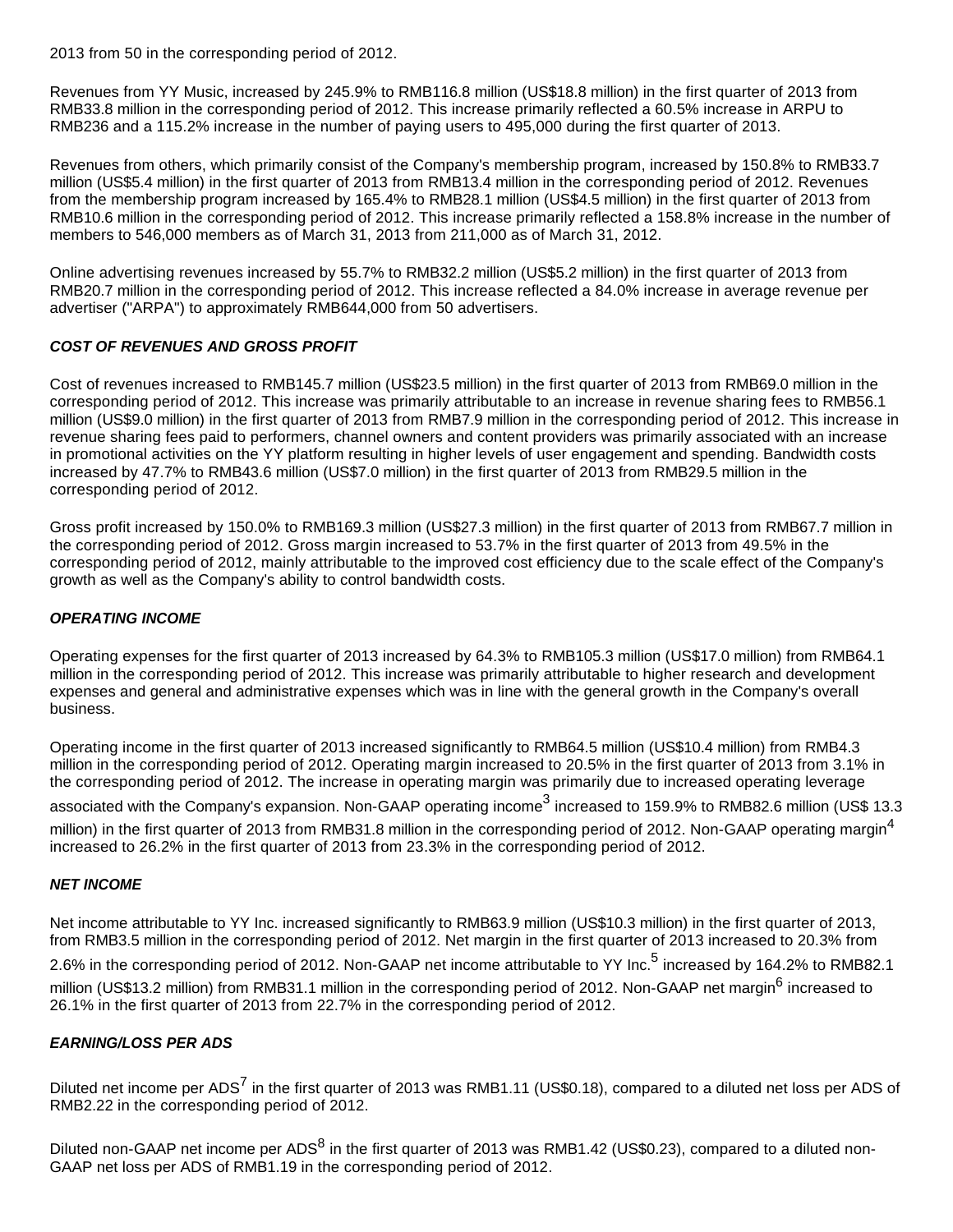#### **BALANCE SHEET AND CASH FLOWS**

As of March 31, 2013, the Company had cash and cash equivalents of RMB294.3 million (US\$47.4 million) and short-term deposits of RMB1.2 billion (US\$195.0 million). For the first quarter of 2013, net cash from operating activities was RMB118.4 million (US\$19.0 million).

#### **Business Outlook**

For the second quarter of 2013, the Company expects its net revenues to be between RMB335 million and RMB345 million, representing year-over-year growth of approximately 78% to 84%. These forecasts reflect the Company's current and preliminary view on the market and operational conditions, which are subject to change.

#### **Conference Call Information**

The Company will hold a conference call on Thursday, May 2, 2013 at 9:00 pm Eastern Time or Friday, May 3, 2013 at 9:00 am Beijing Time to discuss the financial results.

To participate in the call, please dial the following numbers:

| United States:           | $+1 - 646 - 254 - 3515$ |
|--------------------------|-------------------------|
| International Toll Free: | +1-855-500-8701         |
| China Domestic:          | 400-1200654             |
| Hong Kong:               | +852-3051-2745          |
| Conference ID:           | #40325452               |

The replay will be accessible through May 9, 2013 by dialing the following numbers:

| United States Toll Free: | +1-855-452-5696 |
|--------------------------|-----------------|
| International:           | +61 2 8199 0299 |
| Conference ID:           | #40325452       |

A live and archived webcast of the conference call will also be available at the Company's investor relations website at [http://investors.yy.com/.](http://www.globenewswire.com/newsroom/ctr?d=10031136&l=36&u=http%3A%2F%2Finvestors.yy.com%2F)

#### **Exchange Rate**

This press release contains translations of certain Renminbi amounts into U.S. dollars at specified rates solely for the convenience of readers. Unless otherwise noted, all translations from Renminbi to U.S. dollars, in this press release, were made at a rate of RMB6.2108 to US\$1.00, the noon buying rate in effect on March 29, 2013 in the City of New York for cable transfers in Renminbi per U.S. dollar as certified for customs purposes by the Federal Reserve Bank of New York.

#### **About YY Inc.**

YY Inc. ("YY" or the "Company") is a revolutionary rich communication social platform that engages users in real-time online group activities through voice, text and video. Launched in July 2008, YY Client, the Company's core product, empowers users to create and organize groups of varying sizes to discover and participate in a wide range of online activities, including online games, karaoke, music concerts, education, live shows and conference calls.

#### **Safe Harbor Statement**

This announcement contains forward-looking statements. These statements are made under the "safe harbor" provisions of the U.S. Private Securities Litigation Reform Act of 1995. These forward-looking statements can be identified by terminology such as "will," "expects," "anticipates," "future," "intends," "plans," "believes," "estimates" and similar statements. Among other things, the business outlook and quotations from management in this announcement, as well as YY's strategic and operational plans, contain forward-looking statements. YY may also make written or oral forward-looking statements in its periodic reports to the U.S. Securities and Exchange Commission ("SEC"), in its annual report to shareholders, in press releases and other written materials and in oral statements made by its officers, directors or employees to third parties. Statements that are not historical facts, including statements about YY's beliefs and expectations, are forward-looking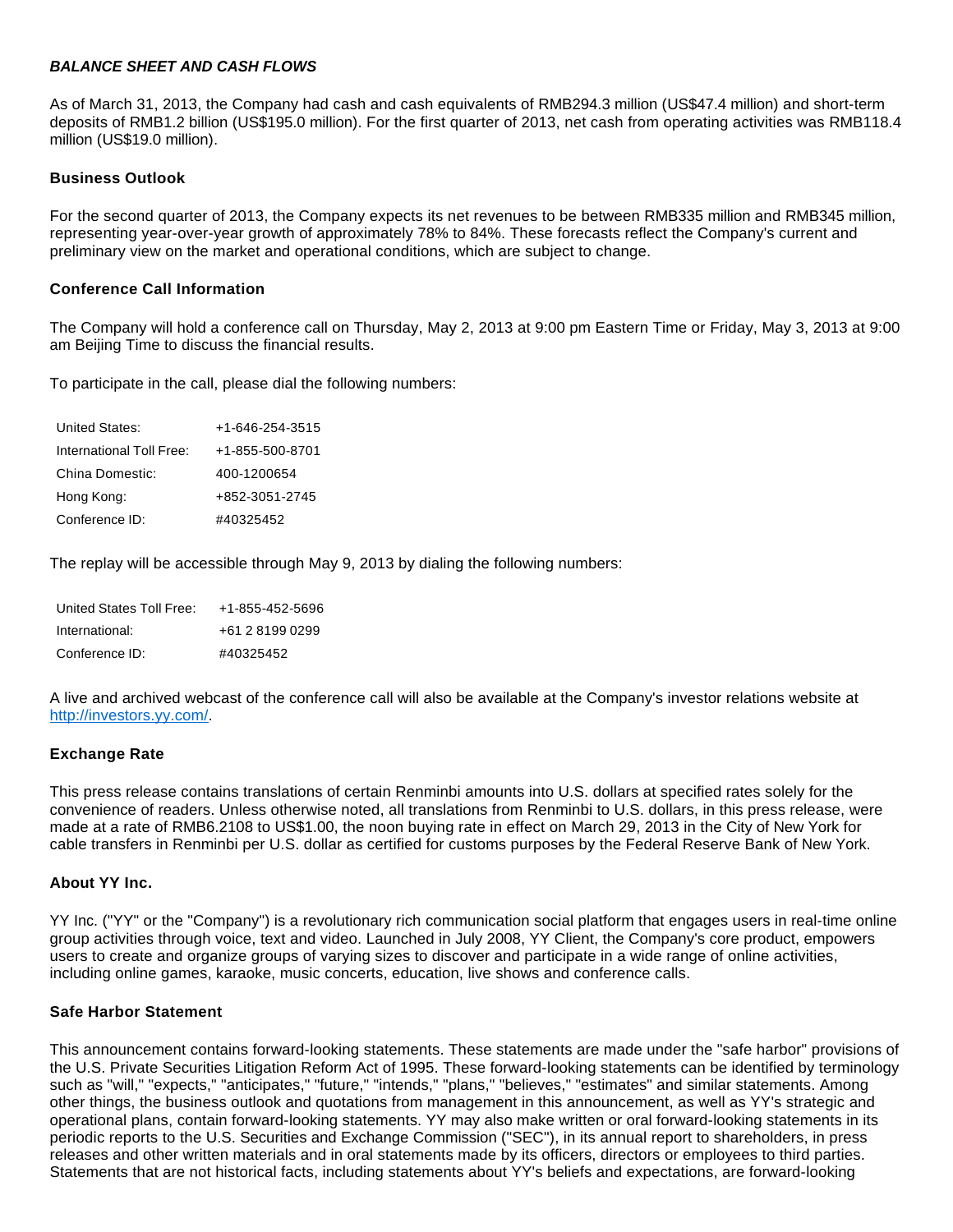statements. Forward-looking statements involve inherent risks and uncertainties. A number of factors could cause actual results to differ materially from those contained in any forward-looking statement, including but not limited to the following: YY's goals and strategies; YY's future business development, results of operations and financial condition; the expected growth of the online communication social platform market in China; the expectation regarding the rate at which to gain registered user accounts, active users, especially paying users; YY's ability to monetize the user base; YY's ability to continue attracting advertisers and offering popular online games; fluctuations in general economic and business conditions in China and assumptions underlying or related to any of the foregoing. Further information regarding these and other risks is included in YY's filings with the SEC. All information provided in this press release and in the attachments is as of the date of this press release, and YY does not undertake any obligation to update any forward-looking statement, except as required under applicable law.

## **Use of Non-GAAP Financial Measures**

The unaudited condensed consolidated financial information is prepared in conformity with accounting principles generally accepted in the United States of America ("U.S. GAAP"), except that the consolidated statement of changes in shareholders' equity (deficits), consolidated statements of cash flows, and the detailed notes have not been presented. YY uses non-GAAP operating income, non-GAAP operating margin, non-GAAP net income attributable to YY Inc**.**, non-GAAP net margin, non-GAAP net income/(loss) attributable to common shareholders, and basic and diluted non-GAAP net income/(loss) per ADS, which are non-GAAP financial measures. Non-GAAP operating income is operating income excluding share-based compensation expenses. Non-GAAP operating margin is non-GAAP operating income as a percentage of net revenues. Non-GAAP net income/(loss) attributable to YY Inc. is net income/(loss) attributable to YY Inc. excluding share-based compensation expenses. Non-GAAP net margin is non-GAAP net income attributable to YY Inc. as a percentage of net revenues. Non-GAAP net income/(loss) attributable to common shareholders is net income/(loss) attributable to common shareholders excluding share-based compensation expenses. Basic and diluted non-GAAP net income/(loss) per ADS is non-GAAP net income/(loss) attributable to common shareholders divided by weighted average number of basic and diluted ADS. The Company believes that separate analysis and exclusion of the non-cash impact of share-based compensation adds clarity to the constituent parts of its performance. The Company reviews these non-GAAP financial measures together with GAAP financial measures to obtain a better understanding of its operating performance. It uses the non-GAAPfinancial measure for planning, forecasting and measuring results against the forecast. The Company believes that non-GAAP financial measure is useful supplemental information for investors and analysts to assess its operating performance without the effect of non-cash share-based compensation expenses, which have been and will continue to be significant recurring expenses in its business. However, the use of non-GAAP financial measures has material limitations as an analytical tool. One of the limitations of using non-GAAP financial measures is that they do not include all items that impact the Company's net income/(loss) for the period. In addition, because non-GAAP financial measures are not measured in the same manner by all companies, they may not be comparable to other similar titled measures used by other companies. In light of the foregoing limitations, you should not consider non-GAAP financial measure in isolation from or as an alternative to the financial measure prepared in accordance with U.S. GAAP.

The presentation of these non-GAAP financial measures is not intended to be considered in isolation from, or as a substitute for, the financial information prepared and presented in accordance with U.S.GAAP. For more information on these non-GAAP financial measures, please see the table captioned "YY Inc. Reconciliations of GAAP and Non-GAAP Results" at the end of this release.

<sup>1</sup>Non-GAAP net income attributable to YY Inc. is a non-GAAP financial measure, which is defined as net income attributable to YY Inc. excluding share-based compensation expenses.

 $2$ Data for online games refers to data regarding the online games available on the YY platform.

 $3$ Non-GAAP operating income is a non-GAAP financial measure, which is defined as operating income excluding sharebased compensation expenses.

<sup>4</sup>Non-GAAP operating margin is a non-GAAP financial measure, which is defined as non-GAAP operating income as a percentage of net revenues.

<sup>5</sup>Non-GAAP net income attributable to YY Inc. is a non-GAAP financial measure, which is defined as net income attributable to YY Inc. excluding share-based compensation expenses.

<sup>6</sup>Non-GAAP net margin is a non-GAAP financial measure, which is defined as non-GAAP net income attributable to YY Inc. as a percentage of net revenues.

<sup>7</sup>"ADS" is American Depositary Share. Each ADS represents twenty Class A common shares of the Company. Diluted net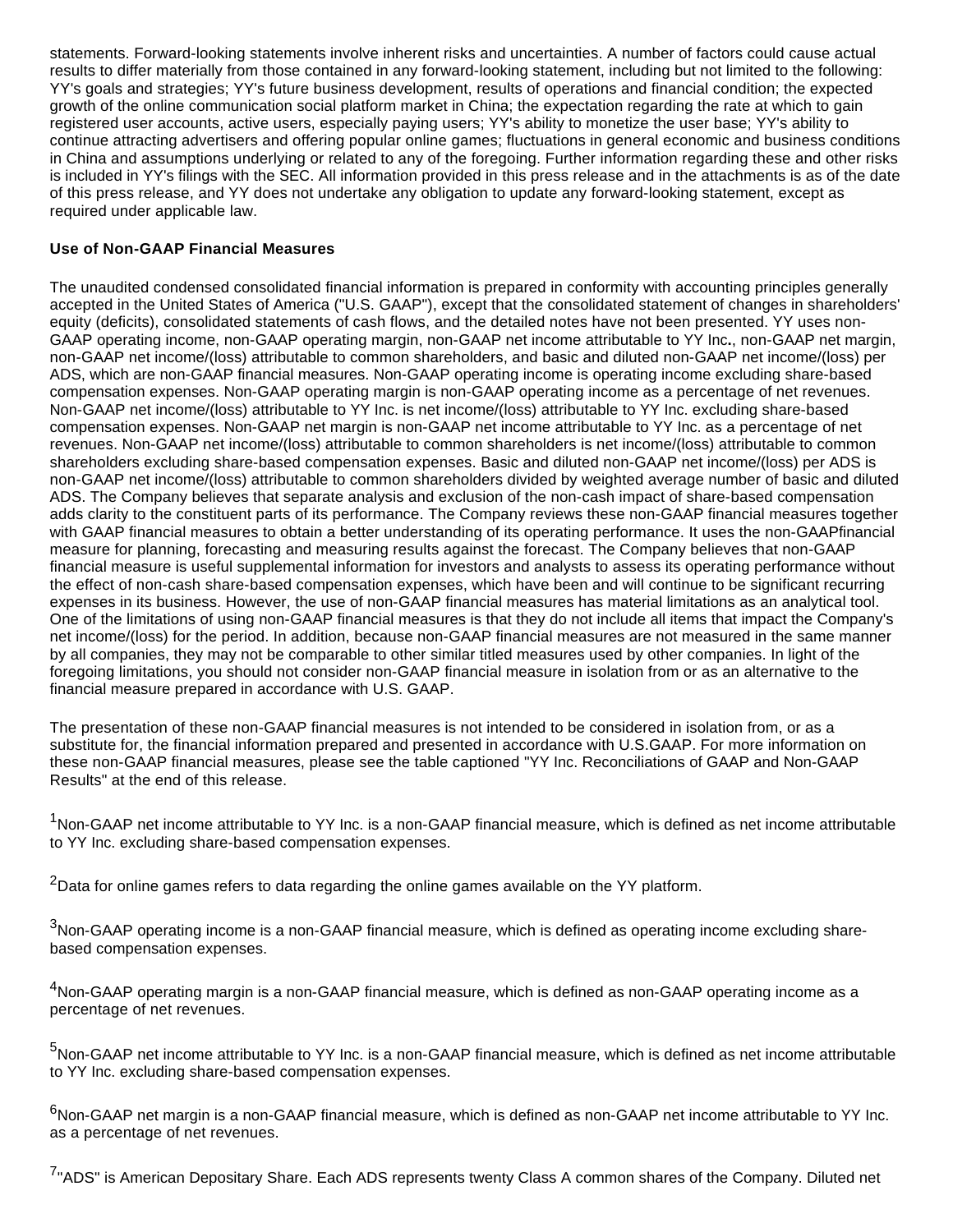income/ (loss) per ADS is net income/ (loss) attributable to common shareholders divided by weighted average number of diluted ADS.

 $8$ Diluted non-GAAP net income/(loss) per ADS is a non-GAAP financial measure, which is defined as non-GAAP net income/ (loss) attributable to common shareholders divided by weighted average number of diluted ADS.

## **YY INC.**

#### **UNAUDITED CONDENSED CONSOLIDATED BALANCE SHEETS**

(All amounts in thousands, except share, ADS and per ADS data)

|                                                   | December 31, March 31, March 31, |            |         |
|---------------------------------------------------|----------------------------------|------------|---------|
|                                                   | 2012                             | 2013       | 2013    |
|                                                   | <b>RMB</b>                       | <b>RMB</b> | US\$    |
| <b>Assets</b>                                     |                                  |            |         |
| <b>Current assets</b>                             |                                  |            |         |
| Cash and cash equivalents                         | 504,702                          | 294,287    | 47,383  |
| Short-term deposits                               | 897,698                          | 1,210,916  | 194,969 |
| Accounts receivable, net                          | 117,616                          | 119,647    | 19,264  |
| Amount due from a related party                   | 1,073                            | 1,108      | 178     |
| Prepayments and other current assets              | 25,149                           | 32,458     | 5,226   |
| Deferred tax assets                               | 31,549                           | 35,690     | 5,746   |
| <b>Total current assets</b>                       | 1,577,787                        | 1,694,106  | 272,766 |
| Non-current assets                                |                                  |            |         |
| Deferred tax assets                               | 583                              | 740        | 119     |
| Investments                                       | 2,950                            | 3,530      | 568     |
| Property and equipment, net                       | 90,299                           | 86,983     | 14,005  |
| Intangible assets, net                            | 19,481                           | 18,365     | 2,957   |
| Goodwill                                          | 1,604                            | 1,601      | 258     |
| Other non-current assets                          | 3,485                            | 3,384      | 545     |
| <b>Total non-current assets</b>                   | 118,402                          | 114,603    | 18,452  |
| <b>Total assets</b>                               | 1,696,189                        | 1,808,709  | 291,218 |
| Liabilities and shareholders' equity              |                                  |            |         |
| <b>Current liabilities</b>                        |                                  |            |         |
| Accounts payable                                  | 28,149                           | 33,976     | 5,470   |
| Deferred revenue                                  | 159,859                          | 204,077    | 32,858  |
| Advances from users                               | 7,515                            | 6,813      | 1,097   |
| Income taxes payable                              | 48,001                           | 51,181     | 8,241   |
| Accrued liabilities and other current liabilities | 120,289                          | 101,866    | 16,401  |
| Amounts due to related parties                    | 2,604                            | 1,752      | 282     |
| <b>Total current liabilities</b>                  | 366,417                          | 399,665    | 64,349  |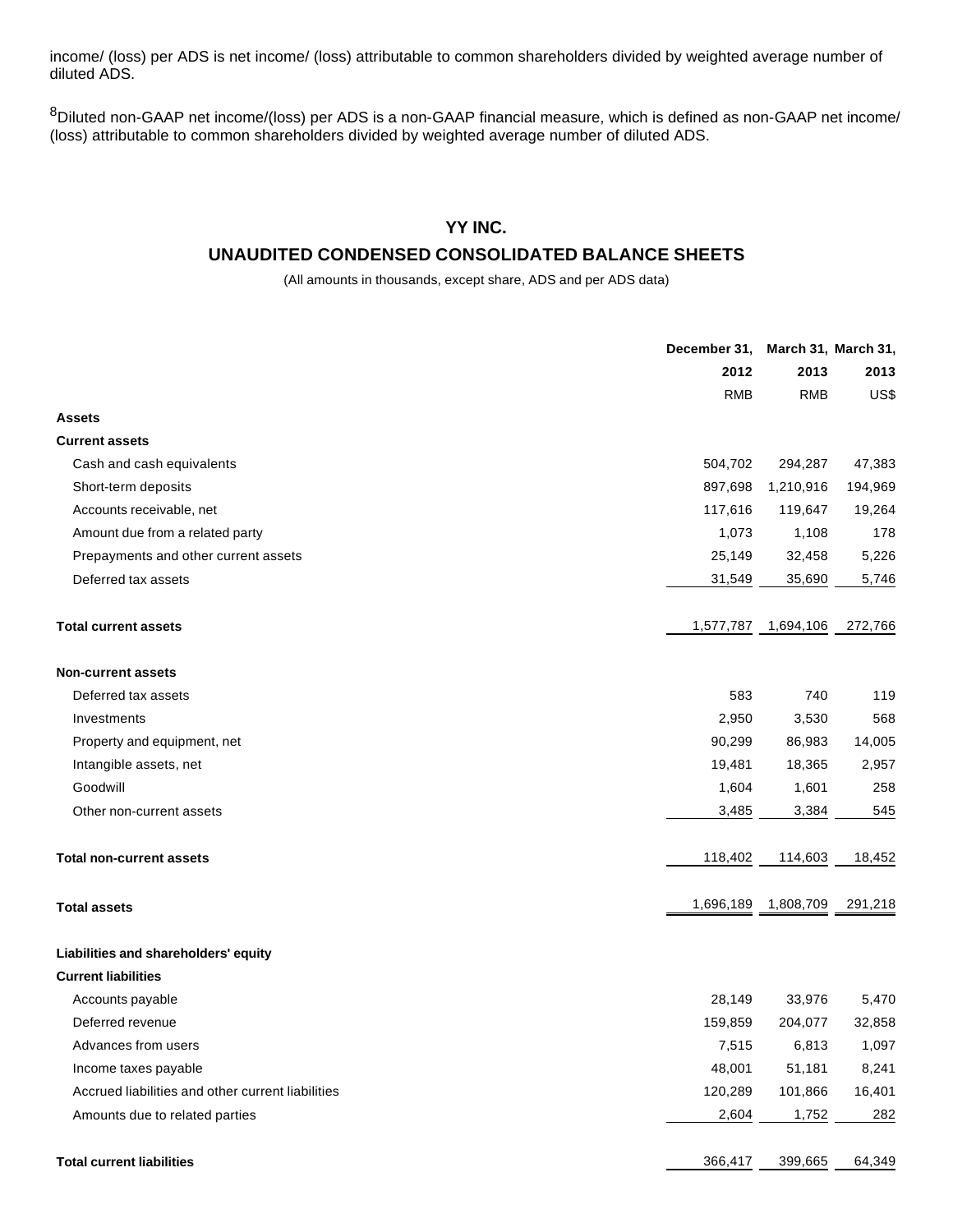| <b>Non-current liabilities</b>                                                                                                                                                         |                                  |                             |            |
|----------------------------------------------------------------------------------------------------------------------------------------------------------------------------------------|----------------------------------|-----------------------------|------------|
| Deferred revenue                                                                                                                                                                       | 6,487                            | 6,271                       | 1,010      |
| <b>Total liabilities</b>                                                                                                                                                               | 372,904                          | 405,936                     | 65,359     |
|                                                                                                                                                                                        | December 31, March 31, March 31, |                             |            |
|                                                                                                                                                                                        | 2012                             | 2013                        | 2013       |
|                                                                                                                                                                                        | <b>RMB</b>                       | <b>RMB</b>                  | US\$       |
| <b>Shareholders' equity</b>                                                                                                                                                            |                                  |                             |            |
| Class A common shares (US\$0.00001 par value; 10,000,000,000 shares authorized, 179,400,000<br>shares issued and outstanding as of December 31, 2012 and March 31, 2013, respectively) | 11                               | 11                          | 2          |
| Class B common shares (US\$0.00001 par value; 1,000,000,000 shares authorized, 907,833,224<br>shares issued and outstanding as of December 31, 2012 and March 31, 2013, respectively)  | 60                               | 60                          | 10         |
| Additional paid-in capital                                                                                                                                                             | 2,648,404                        | 2,666,536                   | 429,339    |
| Accumulated deficits                                                                                                                                                                   |                                  | $(1,311,767)$ $(1,247,840)$ | (200, 917) |
| Accumulated other comprehensive losses                                                                                                                                                 | (13, 423)                        | (15, 994)                   | (2, 575)   |
| <b>Total shareholders' equity</b>                                                                                                                                                      | 1,323,285                        | 1,402,773                   | 225,859    |
| Total liabilities and shareholders' equity                                                                                                                                             | 1,696,189                        | 1,808,709                   | 291,218    |

## **YY INC.**

# **UNAUDITED CONDENSED CONSOLIDATED STATEMENTS OF OPERATIONS AND COMPREHENSIVE INCOME**

(All amounts in thousands, except share, ADS and per ADS data)

|                                   |            | <b>Three Months Ended</b>        |            |           |
|-----------------------------------|------------|----------------------------------|------------|-----------|
|                                   |            | March 31, December 31, March 31, |            | March 31, |
|                                   | 2012       | 2012                             | 2013       | 2013      |
|                                   | <b>RMB</b> | <b>RMB</b>                       | <b>RMB</b> | US\$      |
| <b>Net revenues</b>               |            |                                  |            |           |
| Internet value-added service      |            |                                  |            |           |
| -Online game                      | 68,806     | 98,048                           | 132,310    | 21,303    |
| -YY music                         | 33,763     | 106,145                          | 116,801    | 18,806    |
| -Others                           | 13,427     | 28,830                           | 33,669     | 5,421     |
| Online advertising                | 20,667     | 33,803                           | 32,181     | 5,181     |
| <b>Total net revenues</b>         | 136,663    | 266,826                          | 314,961    | 50,711    |
| Cost of revenues <sup>(1)</sup>   | (68, 954)  | (138, 939)                       | (145, 693) | (23, 458) |
| <b>Gross profit</b>               | 67,709     | 127,887                          | 169,268    | 27,253    |
| Operating expenses <sup>(1)</sup> |            |                                  |            |           |
| Research and development expenses | (36, 719)  | (54, 122)                        | (54, 119)  | (8,714)   |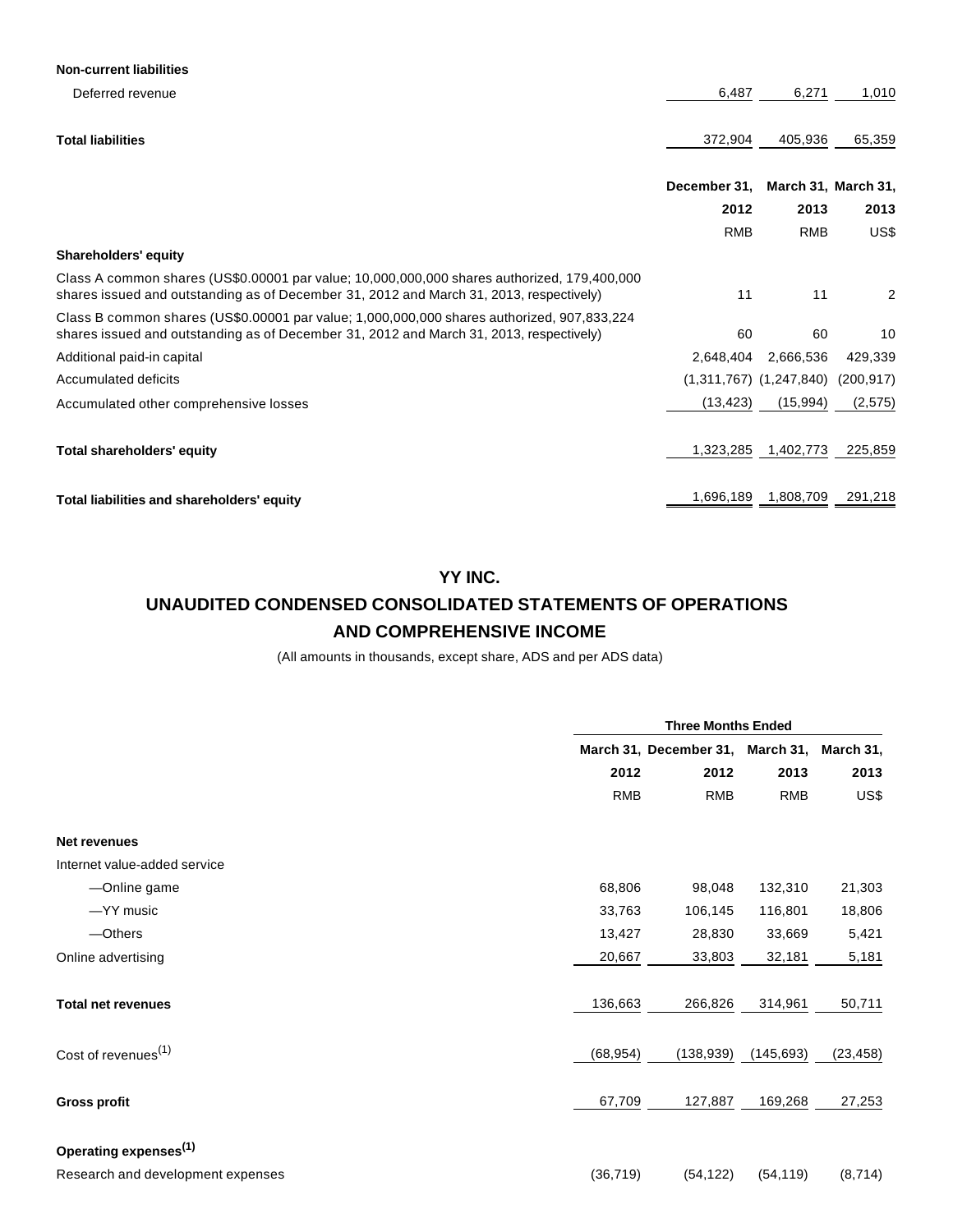| Sales and marketing expenses                                                              | (2,046)    | (5,961)                          | (5, 516)   | (888)                            |
|-------------------------------------------------------------------------------------------|------------|----------------------------------|------------|----------------------------------|
| General and administrative expenses                                                       | (25, 330)  | (33, 741)                        | (45, 651)  | (7, 350)                         |
|                                                                                           |            |                                  |            |                                  |
|                                                                                           |            |                                  |            |                                  |
| <b>Total operating expenses</b>                                                           | (64,095)   | (93, 824)                        | (105, 286) | (16, 952)                        |
| Government grants                                                                         | 642        | 1,161                            | 506        | 81                               |
| <b>Operating income</b>                                                                   | 4,256      | 35,224                           | 64,488     | 10,382                           |
| Gain on disposal of a cost investment                                                     |            | 2,351                            |            |                                  |
| Foreign currency exchange gains (losses), net                                             | 472        | (1, 164)                         | 2,416      | 389                              |
| Interest income                                                                           | 2,487      | 5,789                            | 10,530     | 1,695                            |
|                                                                                           |            |                                  |            |                                  |
| Income before income tax expenses                                                         | 7,215      | 42,200                           | 77,434     | 12,466                           |
| Income tax expenses                                                                       | (3, 429)   | (9, 107)                         | (13,986)   | (2, 252)                         |
|                                                                                           |            |                                  |            |                                  |
| Income before(loss) gain in equity method investments, net of income taxes                | 3,786      | 33,093                           | 63,448     | 10,214                           |
|                                                                                           |            |                                  |            |                                  |
| (Loss) gain in equity method investments, net of income taxes                             | (265)      | 134                              | 479        | 77                               |
|                                                                                           |            |                                  |            |                                  |
| Net income attributable to YY Inc.                                                        | 3,521      | 33,227                           | 63,927     | 10,291                           |
|                                                                                           |            |                                  |            |                                  |
| (Accretion) decretion to convertible redeemable preferred shares redemption value         | (62, 631)  | 1,408,888                        |            |                                  |
| Allocation of net income to participating preferred shareholders                          |            | (294, 984)                       |            |                                  |
| Net (loss) income attributable to common shareholders                                     | (59, 110)  | 1,147,131                        | 63,927     | 10,291                           |
|                                                                                           |            |                                  |            |                                  |
|                                                                                           |            | <b>Three Months Ended</b>        |            |                                  |
|                                                                                           |            | March 31, December 31, March 31, |            | March 31,                        |
|                                                                                           | 2012       | 2012                             | 2013       | 2013                             |
|                                                                                           | <b>RMB</b> | <b>RMB</b>                       | <b>RMB</b> | US\$                             |
| <b>Net income</b>                                                                         | 3,521      | 33,227                           | 63,927     | 10,291                           |
| Other comprehensive loss:                                                                 |            |                                  |            |                                  |
| Foreign currency translation adjustments, net of nil tax                                  | (521)      | (4, 374)                         | (2,571)    | (414)                            |
| Comprehensive income attributable to YY Inc.                                              | 3,000      | 28,853                           | 61,356     | 9,877                            |
| Net (loss) income per ADS                                                                 |            |                                  |            |                                  |
| -basic                                                                                    | (2.22)     | 29.04                            | 1.14       | 0.18                             |
| -diluted                                                                                  | (2.22)     | 0.63                             | 1.11       | 0.18                             |
| Weighted average number of ADS used in calculating—basic (loss) income per ADS 26,641,521 |            |                                  |            | 39,500,941 55,843,861 55,843,861 |

(1) Share-based compensation was allocated in cost of revenues and operating expenses as follows:

Weighted average number of ADS used in calculating—diluted (loss) income per ADS 26,641,521 52,473,054 57,793,341 57,793,341

**Three Months Ended**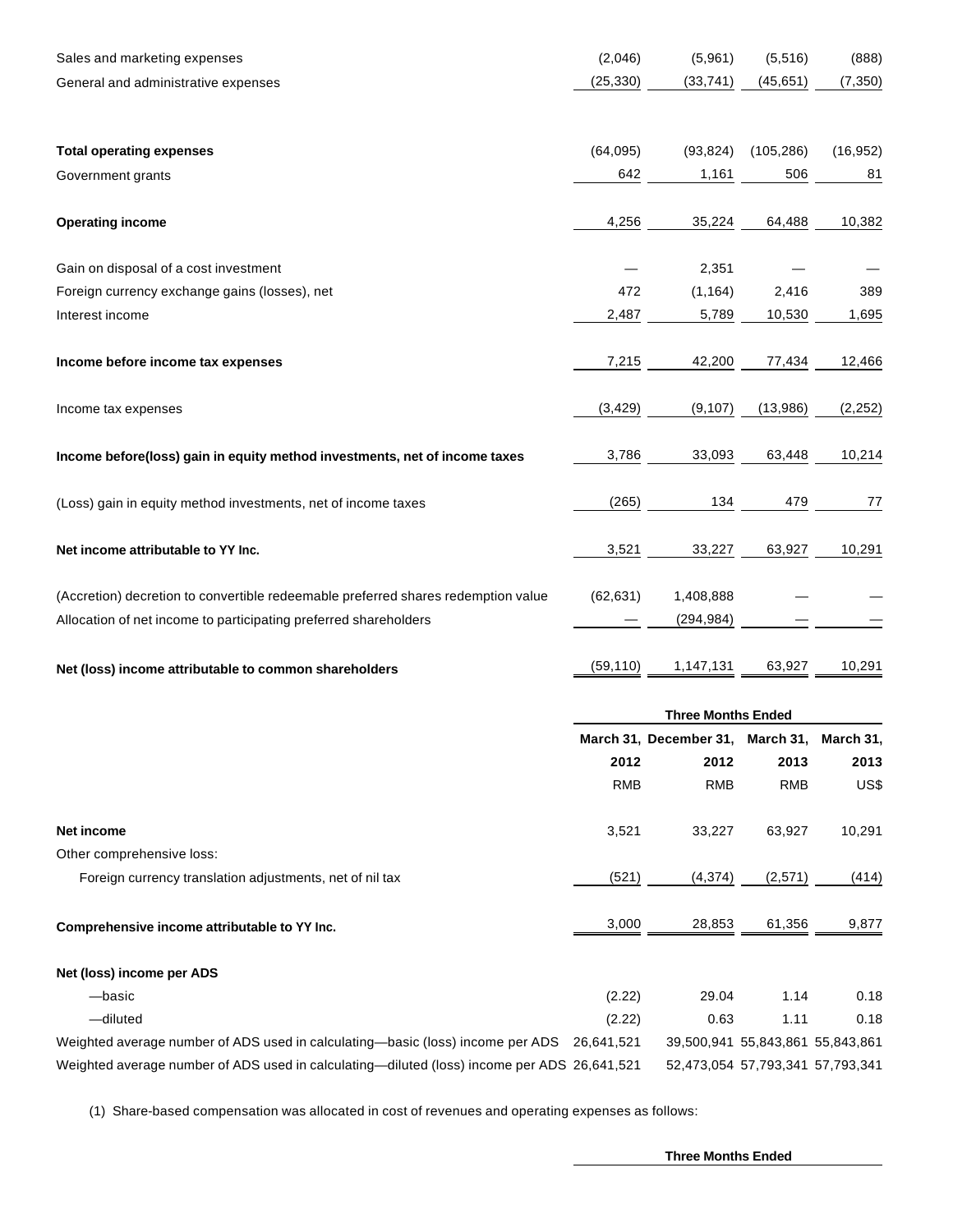|                                     |            | March 31, December 31, March 31, |            | March 31, |
|-------------------------------------|------------|----------------------------------|------------|-----------|
|                                     | 2012       | 2012                             | 2013       | 2013      |
|                                     | <b>RMB</b> | <b>RMB</b>                       | <b>RMB</b> | US\$      |
| Cost of revenues                    | 2.171      | 2,092                            | 986        | 159       |
| Research and development expenses   | 9,641      | 9.129                            | 5,318      | 856       |
| Sales and marketing expenses        | 248        | 216                              | 108        | 17        |
| General and administrative expenses | 15,473     | 14.165                           | 11,720     | 1,887     |

# **YY INC.**

# **Reconciliations of GAAP and Non-GAAP Results**

(All amounts in thousands, except share, ADS and per ADS data)

|                                                                                            | <b>Three Months Ended</b> |            |                                  |           |
|--------------------------------------------------------------------------------------------|---------------------------|------------|----------------------------------|-----------|
|                                                                                            | March 31, December 31,    |            | March 31,                        | March 31, |
|                                                                                            | 2012                      | 2012       | 2013                             | 2013      |
|                                                                                            | <b>RMB</b>                | <b>RMB</b> | <b>RMB</b>                       | US\$      |
| Operating income                                                                           | 4,256                     | 35,224     | 64,488                           | 10,382    |
| Share-based compensation expenses                                                          | 27,533                    | 25,602     | 18,132                           | 2,919     |
| <b>Non-GAAP operating income</b>                                                           | 31,789                    | 60,826     | 82,620                           | 13,301    |
| Net income attributable to YY Inc.                                                         | 3,521                     | 33,227     | 63,927                           | 10,291    |
| Share-based compensation expenses                                                          | 27,533                    | 25,602     | 18,132                           | 2,919     |
| Non-GAAP net income attributable to YY Inc.                                                | 31,054                    | 58,829     | 82,059                           | 13,210    |
| (Accretion) decretion to convertible redeemable preferred shares redemption value          | (62, 631)                 | 1,408,888  |                                  |           |
| Allocation of Non-GAAP net income to particiating preferred shareholders                   |                           | (300, 221) |                                  |           |
| Non-GAAP net (loss) income attributable to common shareholders                             | (31, 577)                 | 1,167,496  | 82,059                           | 13,210    |
| Non-GAAP weighted average numbers of ADS used in calculating net (loss) income per<br>ADS: |                           |            |                                  |           |
| -Basic                                                                                     | 26,641,521                |            | 39,500,941 55,843,861 55,843,861 |           |
| -Diluted                                                                                   | 26,641,521                |            | 52,473,054 57,793,341 57,793,341 |           |
| Non-GAAP net (loss) income per ADS                                                         |                           |            |                                  |           |
| -Basic                                                                                     | (1.19)                    | 29.56      | 1.47                             | 0.24      |
| -Diluted                                                                                   | (1.19)                    | 1.12       | 1.42                             | 0.23      |

CONTACT: Investor Relations Contact